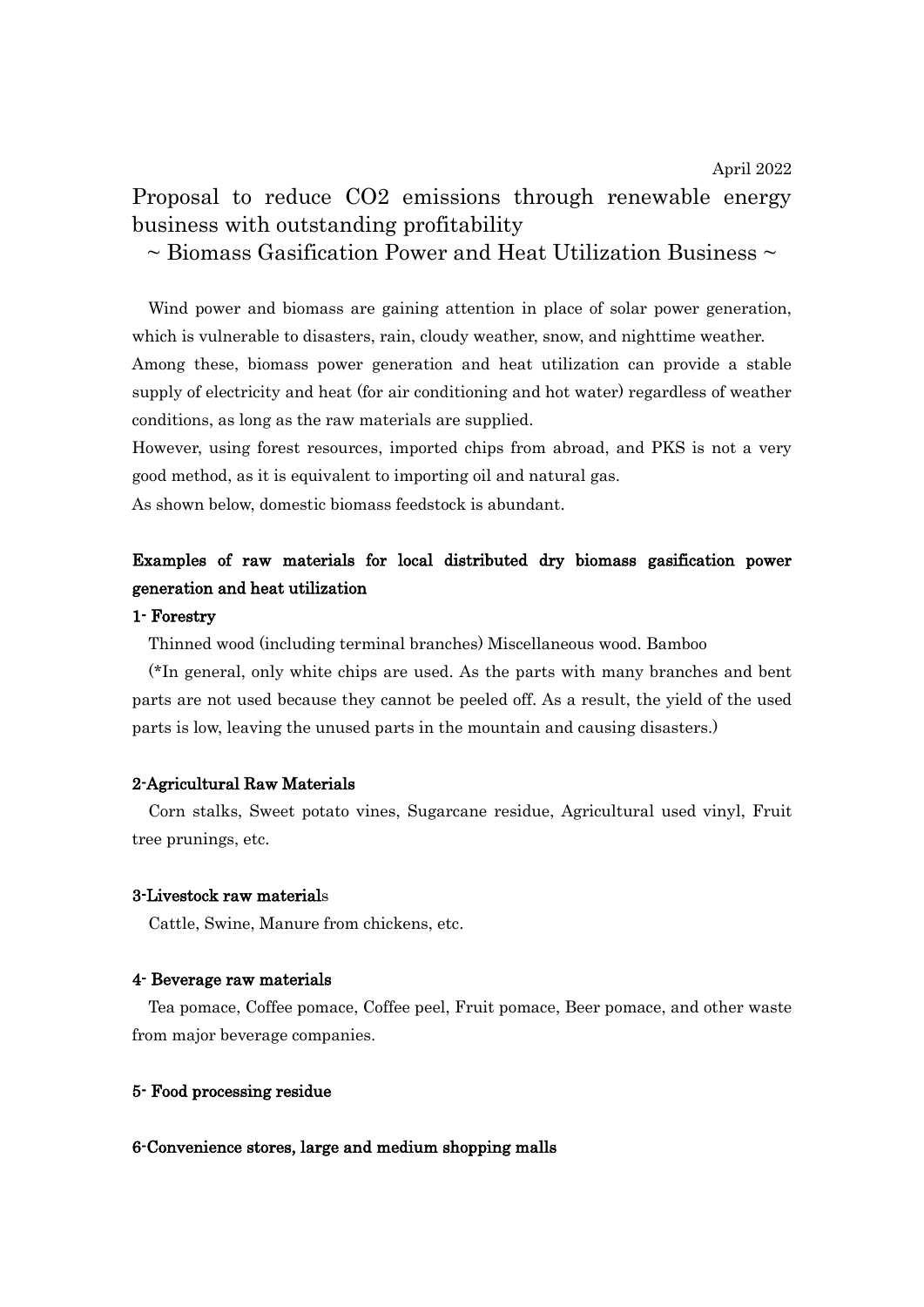Foodstuffs, Vinyl, and Mixed plastic waste.

#### 7-Meat, fish, vegetables, and waste from public markets and slaughterhouses

General waste

#### 8-Administrative waste

General garbage collected (food scraps. Chopsticks. Paper. Vinyl. Plastic). Roadside tree prunings. Garden tree prunings. Driftwood. Vinyl. Plastic. Disaster waste. Septic tank sludge. Sludge from water purification plants, etc.

#### 9-Industrial waste

All combustible waste

Since the raw materials in the above fields are continuously generated in our daily lives, we can switch from landfill and incineration to power generation and heat utilization, which will enable a decentralized energy supply comparable to that of nuclear power plants and thermal power plants.

This is an ideal energy supply that is resistant to disasters and can be used for agriculture, livestock breeding, and urban development by companies.

#### The method of CO2 reduction is shown below.

(1) CO2 and heat are supplied to agricultural greenhouses located close to the power generation site and used for plant growth, resulting in an increase in the reduction value.

(2) By converting  $CO<sub>2</sub>$  to  $CO + O$  and using it as circulating energy, the ultimate reduction in CO2 emissions and fuel consumption is achieved.

(3) CO<sub>2</sub> is converted to  $C + O<sub>2</sub>$  and used as a raw material for carbon, which is becoming more and more in demand.

A fine raw material can be obtained. \* Can be decomposed to suit the application.

#### Gasification, power generation, and heat utilization plant

The above raw materials generate about 5% tar during gasification, so a gasification method that minimizes tar generation and tar decomposition technology are indispensable.

Since ultra-high technology is required, no plant in the world has established this technology other than the "Amaterasu Gasification Power Generation and Heat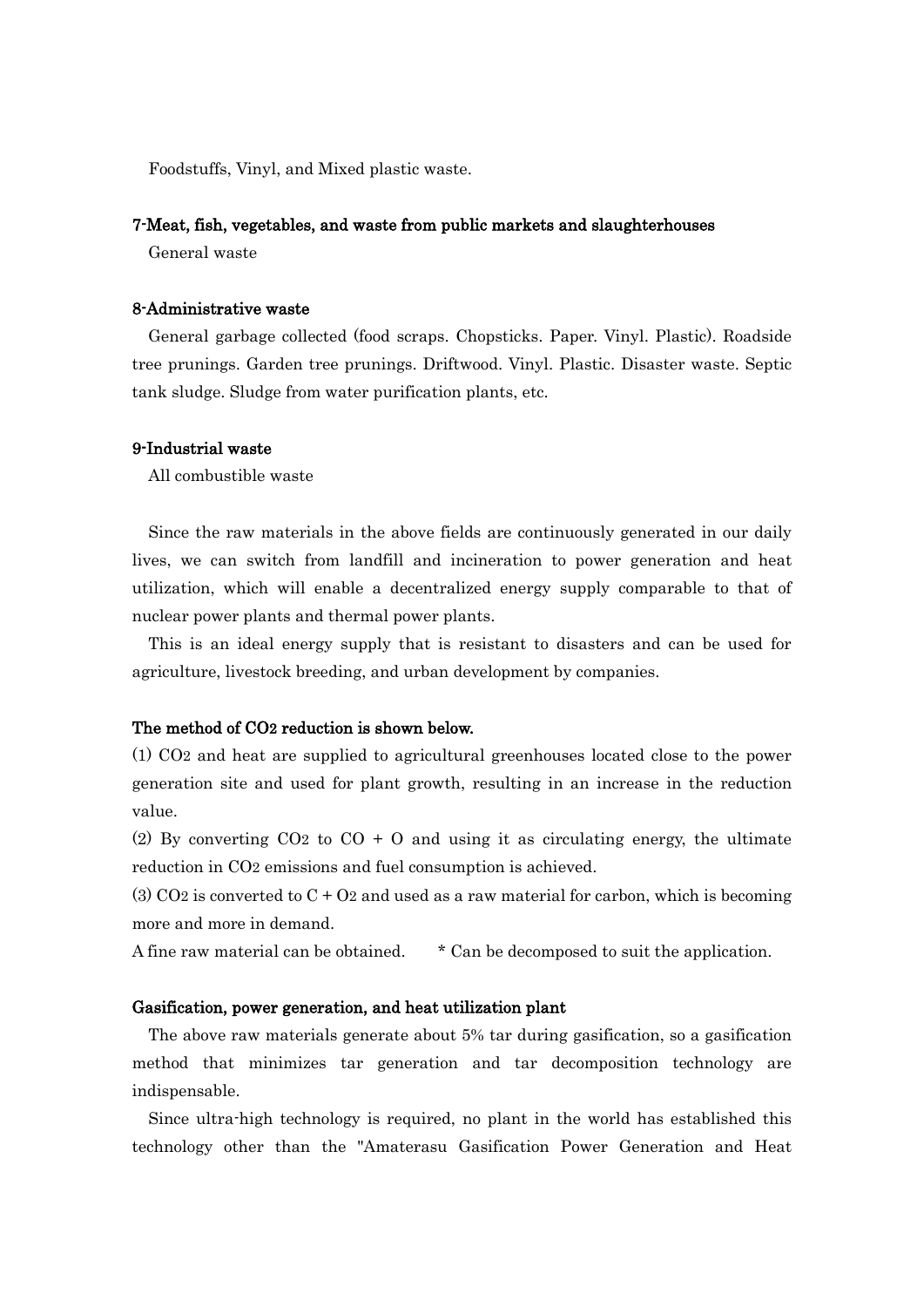Utilization Plant".

# AMATERASU:Photograph of actual equipment



Nihonmatsu test plant for various raw materials

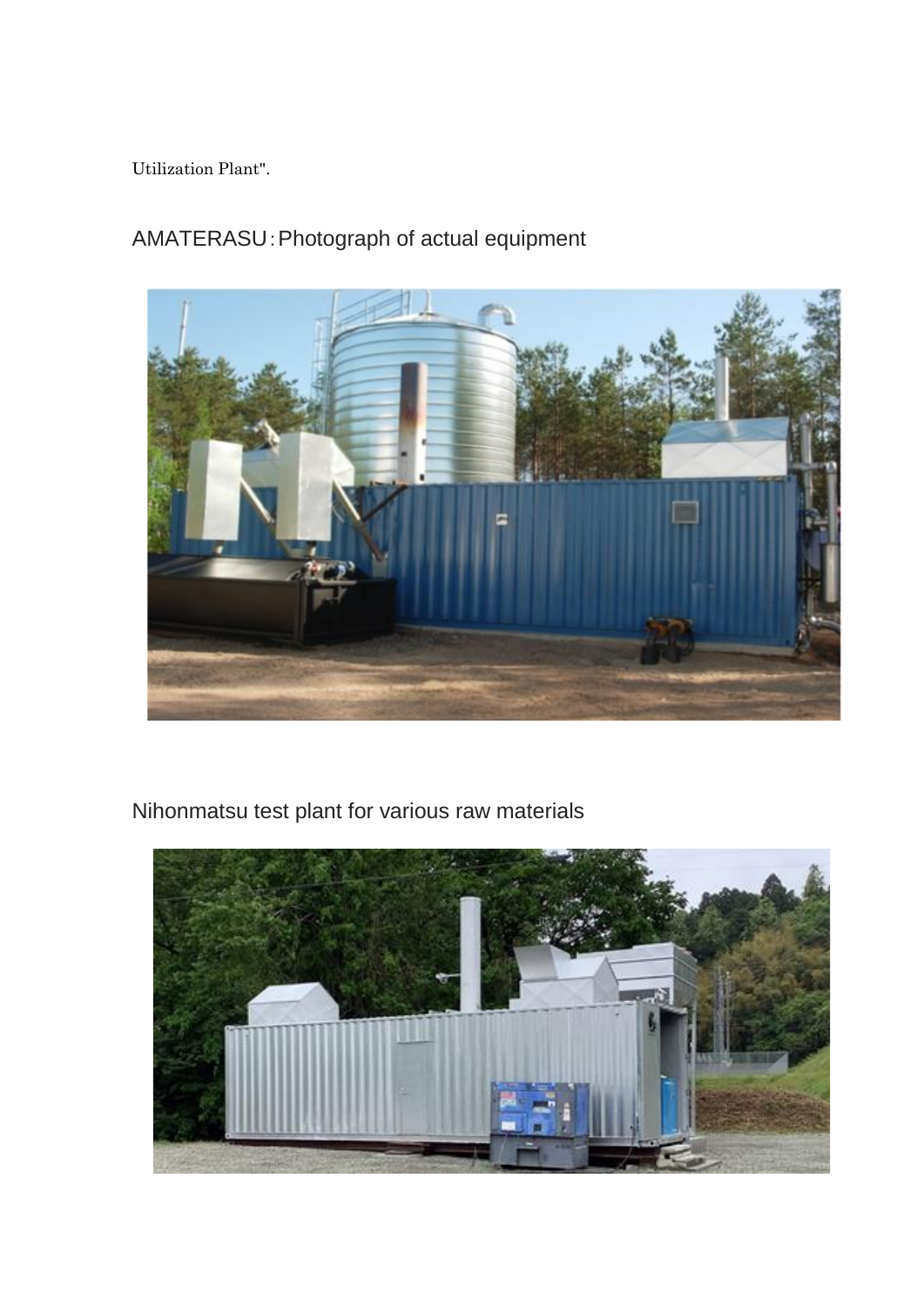#### Companies, groups, organizations, and individuals who can implement the system

#### (1) Local government

 The system achieves Power generation and heat utilization (air conditioning) from collected general waste,

 It eliminates disposal costs and increase revenues by generating electricity and heat.

 It can be used as a source of social welfare funds for childcare to revitalize unique local communities.

#### (2) Large-scale farmer

Agriculture can be an ideal business depending on how it is assembled.

What used to be a waste product can be converted into energy to create an even more profitable business.

We can provide innovative agricultural know-how and technology by converting resources into energy. We can also provide appropriate guidance to make it a special production area and increase yields.

#### (3) Livestock producer

 Livestock are used not only for meat, eggs, milk, and fur, but also as a permanent source of biomass material from manure.

 Amaterasu can build an ideal, highly profitable livestock industry that has never been seen before.

#### (4) In-land aquaculture entrepreneur

Land-based aquaculture of fish and shellfish is a major challenge for the future.

 The cost of temperature control and water quality preservation is high, putting pressure on profits.

We can provide water temperature control and low-cost purification technologies that will help you to achieve outstanding profitability in the fish and shellfish aquaculture business.

#### (5) Food processor, drinking water processor, beer brewer

 The waste of processing can be used to generate 300 kwh to 1000 kwh of electricity and heat, and eliminates waste disposal costs.

 The gasification power generation and heat utilization process leaves about 5% high-quality charcoal, which can be used for water purification and other purposes.